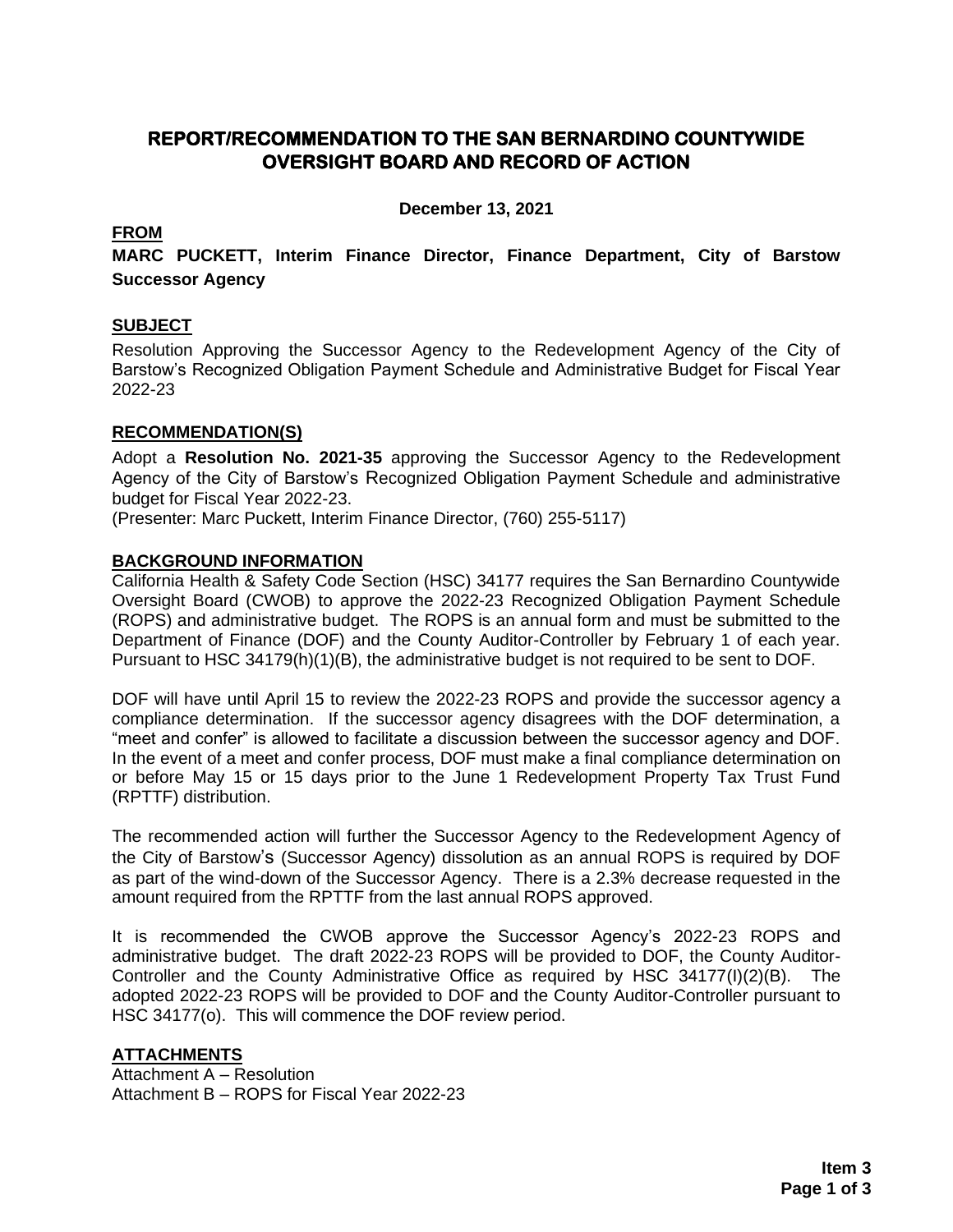### **Resolution Approving the Successor Agency to the Redevelopment Agency of the City of Barstow's Recognized Obligation Payment Schedule and Administrative Budget for Fiscal Year 2022-23**

Attachment C – Administrative Budget for Fiscal Year 2022-23

## **REVIEW BY OTHERS**

This item has been reviewed by Auditor-Controller/Treasurer/Tax Collector on December 3, 2021 and San Bernardino Countywide Oversight Board Legal Counsel on December 3, 2021.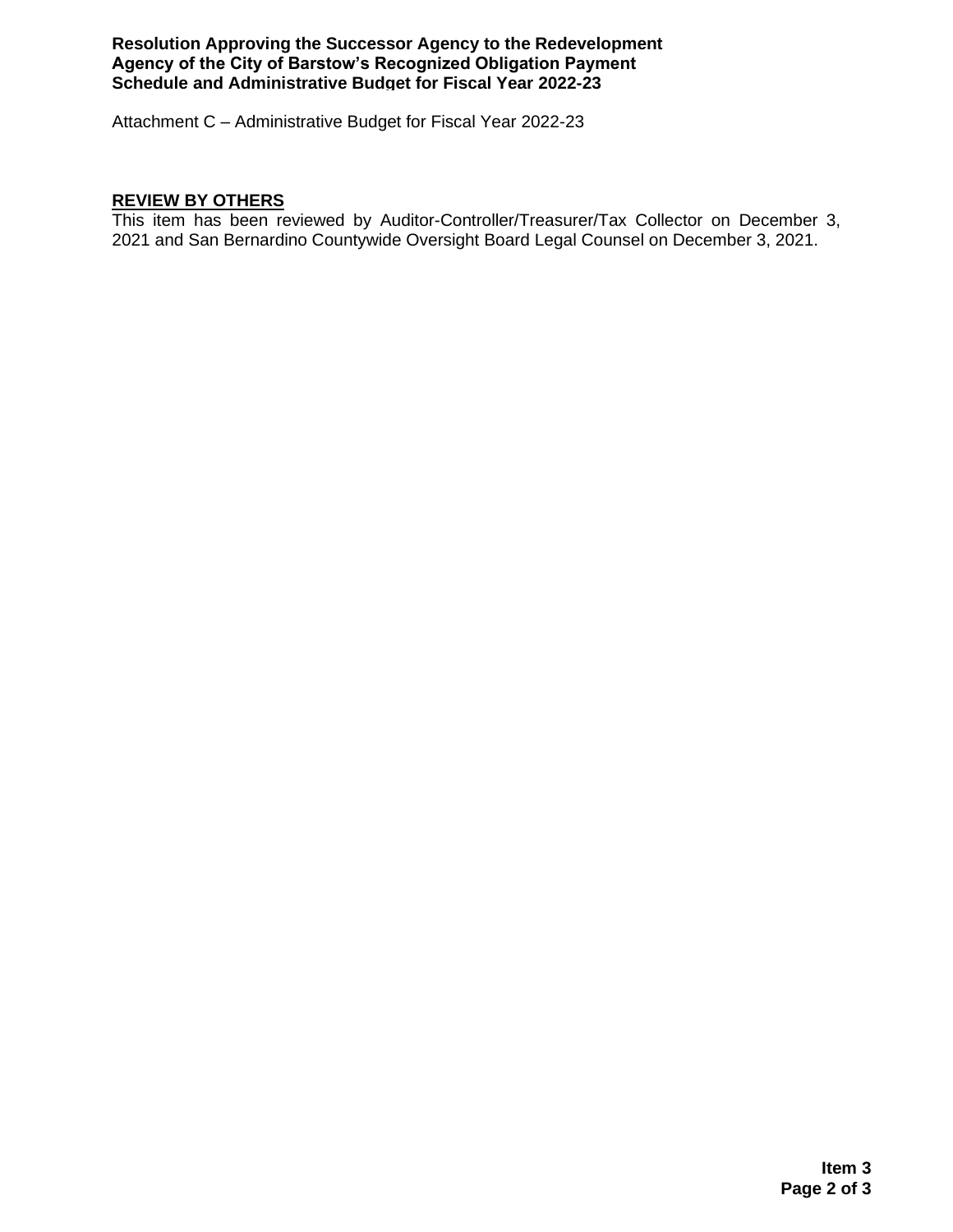**Resolution Approving the Successor Agency to the Redevelopment Agency of the City of Barstow's Recognized Obligation Payment Schedule and Administrative Budget for Fiscal Year 2022-23**

Record of Action of the San Bernardino Countywide Oversight Board

## **APPROVED**

Moved: Katie Hylton Seconded: Cindy Saks Ayes: Frederick Ang, Katie Hylton, Kenneth Miller, Cindy Saks, Acquanetta Warren, David Wert Absent: Lawrence Strong

Lynna Monell, SECRETARY

BY *Inna Monell* 

DATED: December 13, 2021



- cc: W/Resolution File - San Bernardino Countywide Oversight Board w/attach
- KS 12/15/2021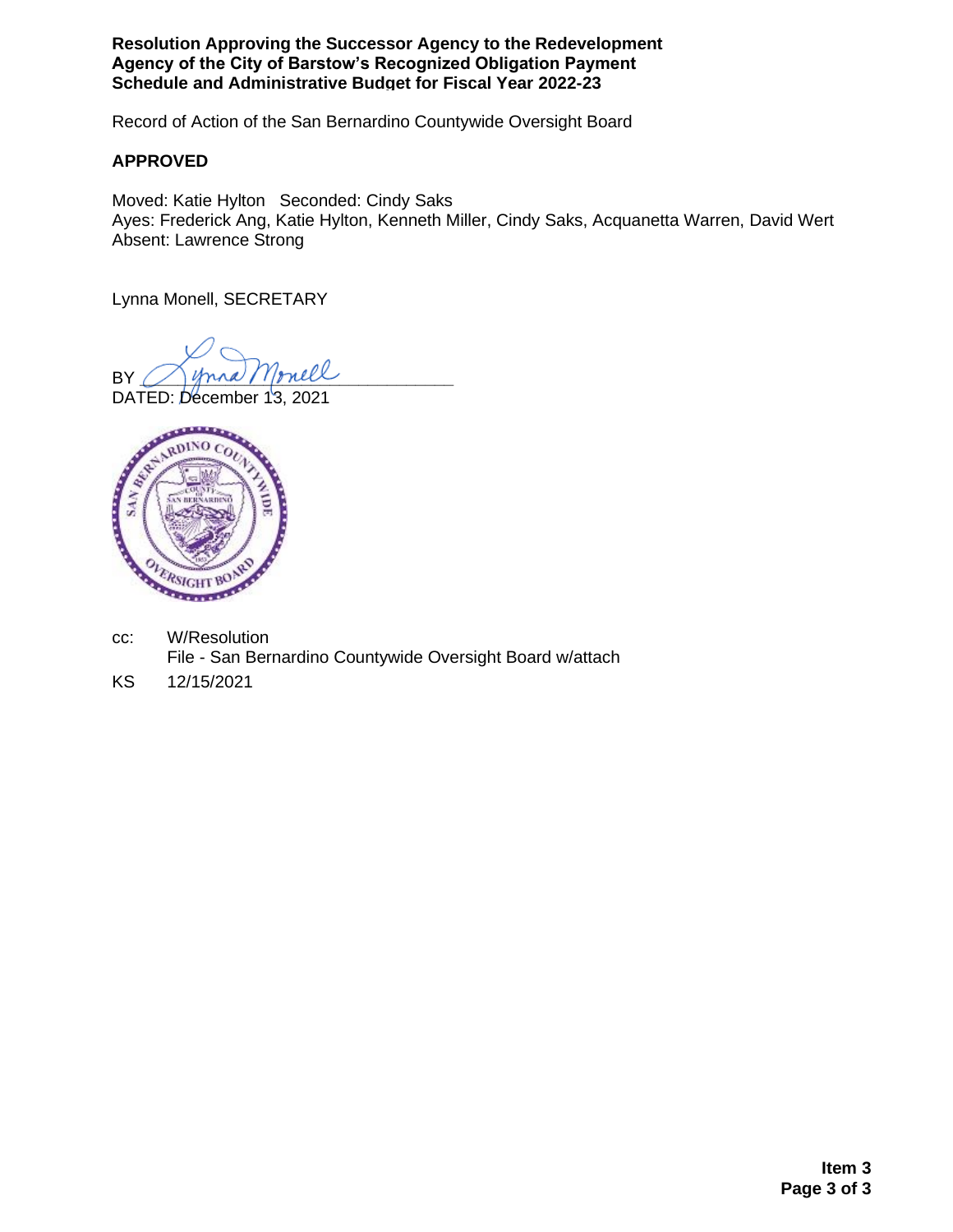#### **RESOLUTION NO. 2021-35**

### **RESOLUTION OF THE SAN BERNARDINO COUNTYWIDE OVERSIGHT BOARD ADOPTING THE SUCCESSOR AGENCY TO THE** REDEVELOPMENT AGENCY OF THE CITY OF BARSTOW'S **RECOGNIZED OBLIGATION PAYMENT SCHEDULE AND ADMINISTRATIVE BUDGET FOR FISCAL YEAR 2022-23**

On Monday, December 13, 2021 on motion of San Bernardino Countywide Oversight Board Member Hylton, duly seconded by San Bernardino Countywide Oversight Board Member Saks and carried, the following resolution is adopted by the San Bernardino Countywide Oversight Board, State of California.

WHEREAS, California Health and Safety Code Section (HSC) 34179(e) requires all action items of the San Bernardino Countywide Oversight Board be accomplished by resolution: and

WHEREAS, HSC 34177 requires the San Bernardino Countywide Oversight Board to approve the Recognized Obligation Payment Schedule (ROPS) and administrative budget; and

WHEREAS, pursuant to HSC 34177(o), the deadline for submitting the ROPS for Fiscal Year 2022-23 to the Department of Finance is February 1, 2022.

NOW, THEREFORE, the San Bernardino Countywide Oversight Board hereby resolves, determines and orders as follows:

Section 1. The foregoing recitals are true and correct.

Section 2. The Successor Agency to the Redevelopment Agency of the City of Barstow's ROPS and administrative budget for Fiscal Year 2022-23 in the form presented, together with such changes thereto as may be approved by the San Bernardino Countywide Oversight Board, are hereby approved.

Section 3. This resolution shall take effect from and after the date of its passage and adoption.

PASSED AND ADOPTED by the San Bernardino Countywide Oversight Board, State of California, by the following vote:

> AYES: OVERSIGHT BOARD MEMBER: Frederick Ang, Katie Hylton, Kenneth Miller, Cindy Saks, Acquanetta Warren, David Wert

- NOES: **OVERSIGHT BOARD MEMBER:**
- ABSENT: **OVERSIGHT BOARD MEMBER: Lawrence Strong**

\* \* \* \* \*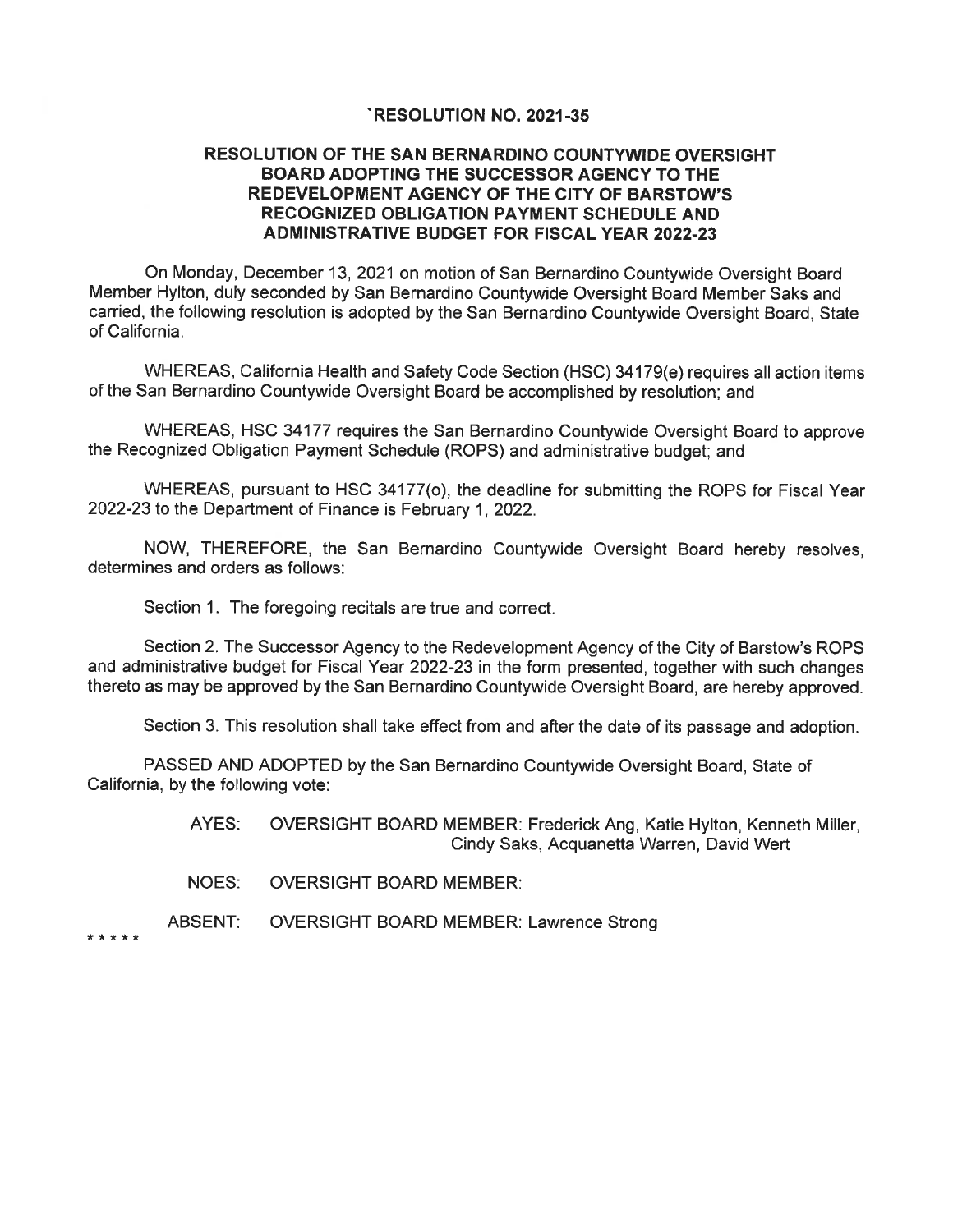**STATE OF CALIFORNIA** 

SS.

∖  $\lambda$ 

 $\mathcal{E}$ 

SAN BERNARDINO COUNTY

I, LYNNA MONELL, Secretary to the San Bernardino Countywide Oversight Board, State of California, hereby certify the foregoing to be a full, true and correct copy of the record of the action taken by the Countywide Oversight Board, by vote of the members present, as the same appears in the Official Minutes of said Board at its meeting of December 13, 2021. #3 KS

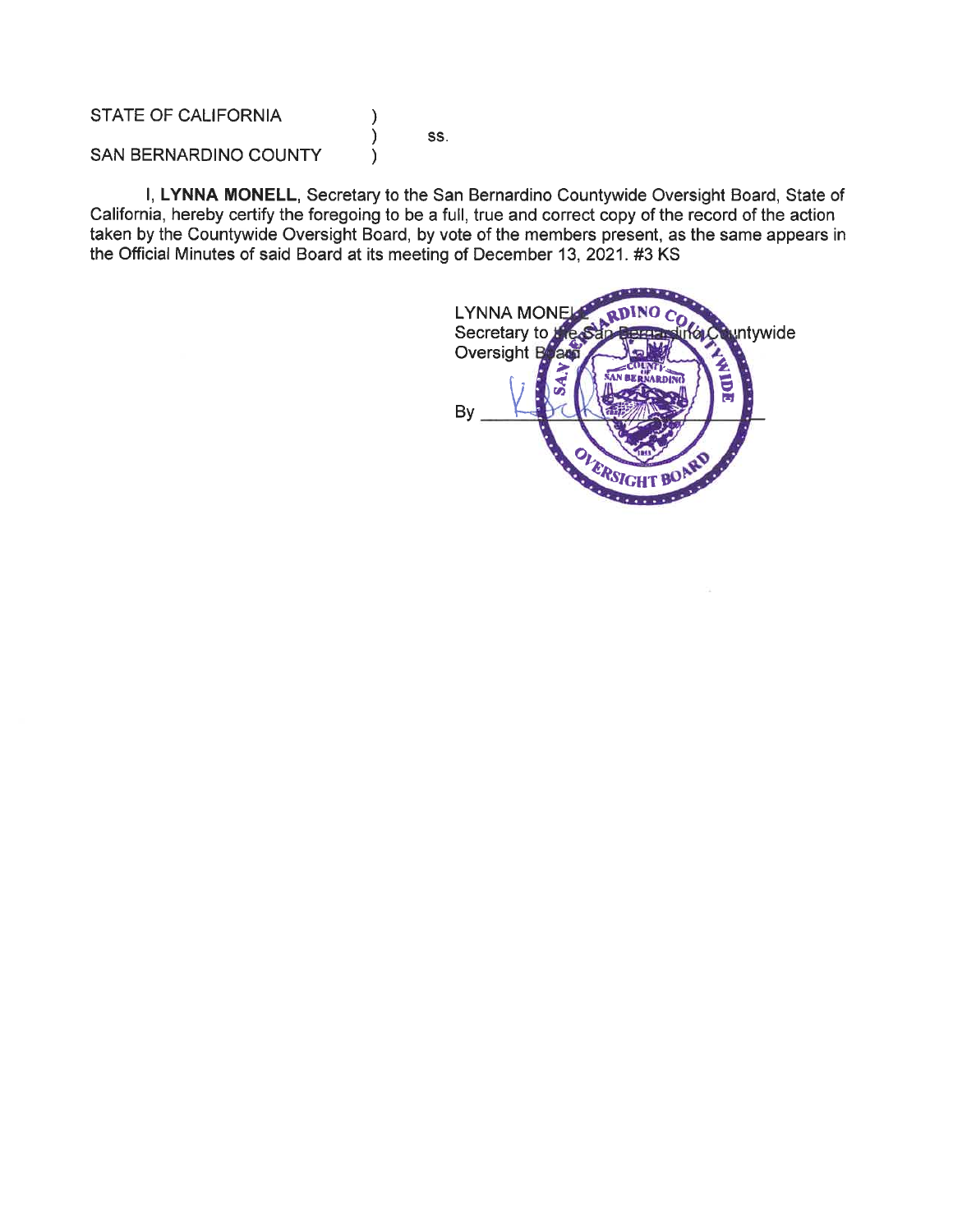# Recognized Obligation Payment Schedule (ROPS 22-23) - Summary Filed for the July 1, 2022 through June 30, 2023 Period

 $\mathcal{L}^{\text{max}}_{\text{max}}$ 

| <b>Successor Agency:</b> |                             | <b>City of Barstow Successor Agency</b>                                    |                                    |                                   |    |                  |
|--------------------------|-----------------------------|----------------------------------------------------------------------------|------------------------------------|-----------------------------------|----|------------------|
| County:                  |                             | San Bernardino                                                             |                                    |                                   |    |                  |
|                          |                             | Current Period Requested Funding for Enforceable Obligations (ROPS Detail) | 22-23 A Total<br>(July - December) | 22-23 B Total<br>(January - June) |    | ROPS 22-23 Total |
| $\mathsf{A}$             |                             | Enforceable Obligations Funded as Follows (B+C+D):                         | $\blacksquare$                     | $\blacksquare$                    | S. |                  |
| $\mathsf{B}$             | <b>Bond Proceeds</b>        |                                                                            | $\overline{\phantom{a}}$           | $\sim$                            |    |                  |
| С                        | Reserve Balance             |                                                                            |                                    |                                   |    |                  |
| D                        | Other Funds                 |                                                                            |                                    |                                   |    |                  |
| E.                       |                             | Redevelopment Property Tax Trust Fund (RPTTF) (F+G):                       | 864,008 \$                         | $18,255$ \$                       |    | 882,263          |
| F                        | <b>RPTTF</b>                |                                                                            | 845,753                            |                                   |    | 845,753          |
| G                        | <b>Administrative RPTTF</b> |                                                                            | 18,255                             | 18,255                            |    | 36,510           |
| H                        |                             | <b>Current Period Enforceable Obligations (A+E):</b>                       | 864,008 \$                         | $18,255$ \$                       |    | 882,263          |

| David Wert | Chairman          |
|------------|-------------------|
| Name       | Title             |
|            |                   |
|            |                   |
|            | December 13, 2021 |
|            | Date              |
|            | Signature WL      |

 $\sim$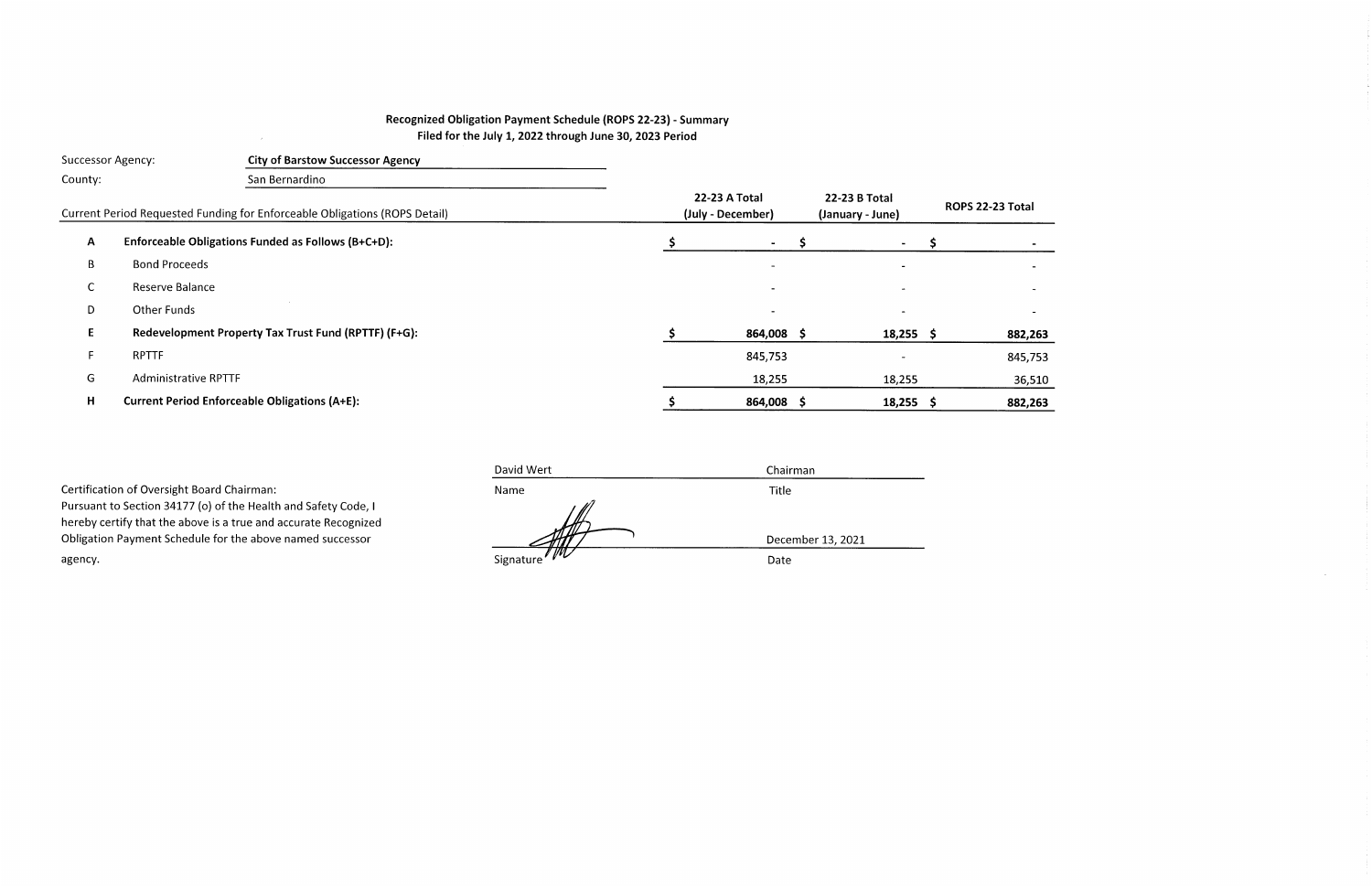|       |                              |                         |                                             |                                               |                 |                                                  | Successor Agency to the Redevelopment Agency of the City of Barstow Recognized Obligation Payment Schedule (ROPS 22-23) - ROPS Detail |                        |         | July 1,2022 through June 30, 2023<br>(Report Amounts in Whole Dollars) |                                           |                           |                      |                                      |                                           |                          |                         |                     |                                        |
|-------|------------------------------|-------------------------|---------------------------------------------|-----------------------------------------------|-----------------|--------------------------------------------------|---------------------------------------------------------------------------------------------------------------------------------------|------------------------|---------|------------------------------------------------------------------------|-------------------------------------------|---------------------------|----------------------|--------------------------------------|-------------------------------------------|--------------------------|-------------------------|---------------------|----------------------------------------|
| A     |                              |                         | D                                           |                                               |                 | G                                                | тн                                                                                                                                    |                        | J 3     | $\kappa$                                                               | $\overline{\phantom{a}}$<br>$\mathbf{1}$  | $M$ $N$                   | $\circ$<br>- P       | Q                                    | s.                                        | T                        | $\overline{\mathsf{u}}$ | $\mathbf{v}$        | W                                      |
|       |                              |                         |                                             |                                               |                 |                                                  |                                                                                                                                       | Total                  |         |                                                                        |                                           | 22-23 A (July - December) |                      |                                      |                                           | 22-23 B (January - June) |                         |                     |                                        |
| Item# | Project Name/Debt Obligation | Obligation Type         | Contract/Agreement<br><b>Execution Date</b> | Contract/Agreement<br><b>Termination Date</b> | Payee           | <b>Description/Project Scope</b>                 | Project Area                                                                                                                          | Outstanding<br>Debt or | Retired | <b>ROPS 22-23</b><br>Total                                             |                                           | <b>Fund Sources</b>       |                      | 22-23 A<br>Total                     |                                           | <b>Fund Sources</b>      |                         |                     | 22-23 B<br>Total                       |
|       |                              |                         |                                             |                                               |                 |                                                  |                                                                                                                                       | Obligation             |         |                                                                        | Bond Proceeds Reserve Balance Other Funds |                           | RPTTF<br>Admin RPTTF |                                      | Bond Proceeds Reserve Balance Other Funds |                          | RPTTF                   | Admin RPTTF         |                                        |
|       |                              |                         |                                             |                                               |                 |                                                  |                                                                                                                                       | 882,263                |         | $\frac{1}{5}$ 882,263 \$                                               | $  s $                                    | $-$ 15                    | $845,753$ \$         | 18,255 \$ 864,008 \$                 |                                           |                          |                         | $18,255$ \$<br>$-5$ | 18,255                                 |
|       | 1 2004 Tax Allocation Bonds  | Bonds Issued On or      | 1/2004                                      | 9/1/2022                                      | US Bank         | Bonds Issued to Partially ref. 1994 RR06         |                                                                                                                                       | 834,153                | N       | 834,153                                                                |                                           |                           | 834,153              | 834,153                              |                                           |                          |                         |                     |                                        |
|       | 14 1994/2004 Trustee Fees    | Before 12/31/10<br>Fees | 5/1/1994                                    | 9/1/2022                                      | US Bank         | TABS Ser A<br><b>Trustee Fees</b>                | <b>RR06</b>                                                                                                                           |                        | N       | $\sim$                                                                 |                                           |                           | $\sim$               |                                      |                                           |                          |                         |                     |                                        |
|       | 15 Administrative Allowance  | <b>Admin Costs</b>      | 6/28/2011                                   | 6/30/2023                                     | City of Barstow | ADMIN                                            |                                                                                                                                       | 36,510                 | N       | 36,510                                                                 |                                           |                           | 18,255               | 18,255                               |                                           |                          |                         | $18,255$ \$         | 18,255                                 |
|       | 17 Bond Disclosure Reporting | Fees                    | 9/30/2012                                   | 9/1/2022                                      | Urban Futures   | Bond Disclosure for Tax Allocation RR06<br>Bonds |                                                                                                                                       |                        |         |                                                                        |                                           |                           |                      |                                      |                                           |                          |                         |                     |                                        |
|       | 23 Land Appraisals           | Fees                    | 7/1/2022                                    | 6/30/2023                                     | TBD             | <b>Land Appraisals</b>                           | <b>RR06</b>                                                                                                                           | 6,600                  | N       | 6,600                                                                  |                                           |                           | 6,600                | 6,600                                |                                           |                          |                         |                     | $\sim$                                 |
|       | 24 Arbitrage                 | Fees                    | /1/2022                                     | 6/30/2023                                     | TBD             | Final closeout report                            | <b>RR06</b>                                                                                                                           | 5,000                  | N       | 5,000<br>$\sim$                                                        |                                           |                           | 5,000                | 5,000<br>$\sim$ 100 $\mu$            |                                           |                          |                         |                     | $\sim$                                 |
|       |                              |                         |                                             |                                               |                 |                                                  |                                                                                                                                       |                        |         | $\sim$                                                                 |                                           |                           |                      | $\sim 10^{-1}$                       |                                           |                          |                         |                     | $\mathbf{s}$                           |
|       |                              |                         |                                             |                                               |                 |                                                  |                                                                                                                                       |                        |         | $\sim$ $-$                                                             |                                           |                           |                      | $\sim 10^{-1}$                       |                                           |                          |                         |                     | $\sqrt{S}$                             |
|       |                              |                         |                                             |                                               |                 |                                                  |                                                                                                                                       |                        |         | $\sim$ $-$                                                             |                                           |                           |                      | $\sim 10^{-1}$                       |                                           |                          |                         |                     | $\sqrt{s}$                             |
|       |                              |                         |                                             |                                               |                 |                                                  |                                                                                                                                       |                        |         | <b>Contract</b><br>$\sim$                                              |                                           |                           |                      | $\sim$ 100 $\pm$<br>$\sim$           |                                           |                          |                         |                     | ∣S.<br>IS                              |
|       |                              |                         |                                             |                                               |                 |                                                  |                                                                                                                                       |                        |         | $\sim$                                                                 |                                           |                           |                      | $\sim$                               |                                           |                          |                         |                     | $\sqrt{S}$                             |
|       |                              |                         |                                             |                                               |                 |                                                  |                                                                                                                                       |                        |         |                                                                        |                                           |                           |                      |                                      |                                           |                          |                         |                     |                                        |
|       |                              |                         |                                             |                                               |                 |                                                  |                                                                                                                                       |                        |         | $\sim$<br>$\sqrt{S}$<br>$\sim 10^{-1}$                                 |                                           |                           |                      | $\sim$<br>$\sim 100$                 |                                           |                          |                         |                     | $\sqrt{S}$<br>$\sim$                   |
|       |                              |                         |                                             |                                               |                 |                                                  |                                                                                                                                       |                        |         | $\sqrt{S}$<br>$\sim$                                                   |                                           |                           |                      | $\sim$                               |                                           |                          |                         |                     | $\sqrt{s}$<br>$\sim$                   |
|       |                              |                         |                                             |                                               |                 |                                                  |                                                                                                                                       |                        |         | $\sqrt{s}$<br>$\sim$                                                   |                                           |                           |                      | $\sim$ $\sim$                        |                                           |                          |                         |                     | $\sqrt{S}$                             |
|       |                              |                         |                                             |                                               |                 |                                                  |                                                                                                                                       |                        |         | $\sim$                                                                 |                                           |                           |                      | $\sim$                               |                                           |                          |                         |                     | IS.                                    |
|       |                              |                         |                                             |                                               |                 |                                                  |                                                                                                                                       |                        |         | $\sim$<br>$\overline{\phantom{a}}$<br>$\sim 10^{-11}$                  |                                           |                           |                      | $\sim$<br>$\sim 100$                 |                                           |                          |                         |                     | $\sqrt{s}$                             |
|       |                              |                         |                                             |                                               |                 |                                                  |                                                                                                                                       |                        |         | $\overline{\phantom{a}}$<br>$\sim$ $-$                                 |                                           |                           |                      | $\sim 100$                           |                                           |                          |                         |                     | $\sim$<br>$\sqrt{S}$                   |
|       |                              |                         |                                             |                                               |                 |                                                  |                                                                                                                                       |                        |         | $\sim$                                                                 |                                           |                           |                      | $\sim$                               |                                           |                          |                         |                     | $\sim$                                 |
|       |                              |                         |                                             |                                               |                 |                                                  |                                                                                                                                       |                        |         | $\sim$                                                                 |                                           |                           |                      | $\sim$                               |                                           |                          |                         |                     | I S<br>l \$                            |
|       |                              |                         |                                             |                                               |                 |                                                  |                                                                                                                                       |                        |         | $\sim$                                                                 |                                           |                           |                      | $\sim$<br>$\sim$                     |                                           |                          |                         |                     | $\sqrt{S}$                             |
|       |                              |                         |                                             |                                               |                 |                                                  |                                                                                                                                       |                        |         | $\sim$                                                                 |                                           |                           |                      | <b>Contract</b>                      |                                           |                          |                         |                     | $\sim$<br>$\sim$                       |
|       |                              |                         |                                             |                                               |                 |                                                  |                                                                                                                                       |                        |         | - 17                                                                   |                                           |                           |                      | $\sim$ 100 $\mu$                     |                                           |                          |                         |                     |                                        |
|       |                              |                         |                                             |                                               |                 |                                                  |                                                                                                                                       |                        |         | IS<br>$\sim$ $-$<br>l s                                                |                                           |                           |                      | $\sim$ 100 $\pm$<br>$\sim$           |                                           |                          |                         |                     | $\sqrt{s}$<br>$\sim$ $-$<br>$\sqrt{S}$ |
|       |                              |                         |                                             |                                               |                 |                                                  |                                                                                                                                       |                        |         | $\sim$<br>$\sim$                                                       |                                           |                           |                      | $\sim$                               |                                           |                          |                         |                     | l s                                    |
|       |                              |                         |                                             |                                               |                 |                                                  |                                                                                                                                       |                        |         | l S<br>$\sim$                                                          |                                           |                           |                      | $\sim$ $-$                           |                                           |                          |                         |                     | $\sqrt{S}$                             |
|       |                              |                         |                                             |                                               |                 |                                                  |                                                                                                                                       |                        |         | $\sim$ $-$                                                             |                                           |                           |                      | $\sim 100$                           |                                           |                          |                         |                     | $\sqrt{S}$                             |
|       |                              |                         |                                             |                                               |                 |                                                  |                                                                                                                                       |                        |         | IS<br>$\sim$ $-$<br>$\sim$                                             |                                           |                           |                      | $\sim$ 100 $\pm$<br>$\sim$ 100 $\mu$ |                                           |                          |                         |                     | IS.<br>$\mathsf{S}$                    |
|       |                              |                         |                                             |                                               |                 |                                                  |                                                                                                                                       |                        |         | $\sim$                                                                 |                                           |                           |                      | $\sim$                               |                                           |                          |                         |                     |                                        |
|       |                              |                         |                                             |                                               |                 |                                                  |                                                                                                                                       |                        |         |                                                                        |                                           |                           |                      |                                      |                                           |                          |                         |                     |                                        |
|       |                              |                         |                                             |                                               |                 |                                                  |                                                                                                                                       |                        |         | $\overline{\phantom{a}}$<br>$\sim$                                     |                                           |                           |                      | $\sim$ $-$<br><b>Contract</b>        |                                           |                          |                         |                     | $\sqrt{S}$                             |
|       |                              |                         |                                             |                                               |                 |                                                  |                                                                                                                                       |                        |         | $\overline{\phantom{a}}$<br>$\sim$<br>l s<br>$\sim$                    |                                           |                           |                      | $\sim$                               |                                           |                          |                         |                     | $\sqrt{s}$<br>$\sim$<br>$\sqrt{s}$     |
|       |                              |                         |                                             |                                               |                 |                                                  |                                                                                                                                       |                        |         | $\sim$                                                                 |                                           |                           |                      | $\sim$                               |                                           |                          |                         |                     | $\sim$                                 |
|       |                              |                         |                                             |                                               |                 |                                                  |                                                                                                                                       |                        |         | $\overline{\phantom{a}}$<br>$\sim$                                     |                                           |                           |                      | $\sim$                               |                                           |                          |                         |                     | $\sqrt{S}$                             |
|       |                              |                         |                                             |                                               |                 |                                                  |                                                                                                                                       |                        |         | $\sqrt{S}$<br>$\sim$<br>$\sim$                                         |                                           |                           |                      | $\sim 10^{-1}$<br>$\sim$ $-$         |                                           |                          |                         |                     | $\sqrt{S}$<br>$\sqrt{s}$               |
|       |                              |                         |                                             |                                               |                 |                                                  |                                                                                                                                       |                        |         | $\sim$                                                                 |                                           |                           |                      | $\sim$ $\sim$                        |                                           |                          |                         |                     | $\sim$                                 |
|       |                              |                         |                                             |                                               |                 |                                                  |                                                                                                                                       |                        |         | $\sim$ 100 $\mu$                                                       |                                           |                           |                      | $\sim$ 100 $\pm$                     |                                           |                          |                         |                     | $\sqrt{S}$<br>$\sim$                   |
|       |                              |                         |                                             |                                               |                 |                                                  |                                                                                                                                       |                        |         | $\sim$                                                                 |                                           |                           |                      | $\sim$ 100 $\mu$                     |                                           |                          |                         |                     | $\sqrt{S}$                             |
|       |                              |                         |                                             |                                               |                 |                                                  |                                                                                                                                       |                        |         | $\sim$<br>$\sim$                                                       |                                           |                           |                      | $\sim$<br>$\sim$                     |                                           |                          |                         |                     | $\sqrt{s}$<br>$\sqrt{S}$               |
|       |                              |                         |                                             |                                               |                 |                                                  |                                                                                                                                       |                        |         | $\sim$                                                                 |                                           |                           |                      | $\sim$                               |                                           |                          |                         |                     | $\sqrt{S}$                             |
|       |                              |                         |                                             |                                               |                 |                                                  |                                                                                                                                       |                        |         | <b>Contract</b><br>IS                                                  |                                           |                           |                      | $\sim$ 100 $\mu$                     |                                           |                          |                         |                     | $\sqrt{s}$<br>$\sim$<br>$\sim$         |
|       |                              |                         |                                             |                                               |                 |                                                  |                                                                                                                                       |                        |         | $\overline{\phantom{a}}$<br>$\sim$ 100 $\mu$<br>$\sim$                 |                                           |                           |                      | $\sim$ $\sim$<br>$\sim$              |                                           |                          |                         |                     | $\sqrt{s}$                             |
|       |                              |                         |                                             |                                               |                 |                                                  |                                                                                                                                       |                        |         | $\sim$                                                                 |                                           |                           |                      | $\sim$                               |                                           |                          |                         |                     | $\mathbf{s}$                           |
|       |                              |                         |                                             |                                               |                 |                                                  |                                                                                                                                       |                        |         | l s<br>$\sim$                                                          |                                           |                           |                      | $\sim$                               |                                           |                          |                         |                     | $\sqrt{S}$                             |
|       |                              |                         |                                             |                                               |                 |                                                  |                                                                                                                                       |                        |         | IS.<br>$\sim 10^{-11}$                                                 |                                           |                           |                      | $\sim 10^{-1}$                       |                                           |                          |                         |                     | $\sqrt{s}$<br>$\sim$                   |
|       |                              |                         |                                             |                                               |                 |                                                  |                                                                                                                                       |                        |         | IS<br>$\sim$<br>$\sim$                                                 |                                           |                           |                      | $\sim$ 100 $\mu$<br>$\sim$ 100 $\mu$ |                                           |                          |                         |                     | $\sqrt{s}$<br>IS                       |
|       |                              |                         |                                             |                                               |                 |                                                  |                                                                                                                                       |                        |         | $\sim$                                                                 |                                           |                           |                      | $\sim$                               |                                           |                          |                         |                     | ∣S.                                    |
|       |                              |                         |                                             |                                               |                 |                                                  |                                                                                                                                       |                        |         | $\sim$                                                                 |                                           |                           |                      | $\sim$                               |                                           |                          |                         |                     | $\sqrt{S}$                             |
|       |                              |                         |                                             |                                               |                 |                                                  |                                                                                                                                       |                        |         | <b>Service</b>                                                         |                                           |                           |                      | <b>College</b>                       |                                           |                          |                         |                     | $\sim$<br>$\sim$<br>$\sim$             |
|       |                              |                         |                                             |                                               |                 |                                                  |                                                                                                                                       |                        |         | $\sim$<br>$\sim$                                                       |                                           |                           |                      | <b>Service</b>                       |                                           |                          |                         |                     | $\sqrt{s}$                             |
|       |                              |                         |                                             |                                               |                 |                                                  |                                                                                                                                       |                        |         | $\sqrt{S}$<br>$\sim$                                                   |                                           |                           |                      | $\sim$                               |                                           |                          |                         |                     | $\sqrt{s}$                             |
|       |                              |                         |                                             |                                               |                 |                                                  |                                                                                                                                       |                        |         | l s<br>$\sim$                                                          |                                           |                           |                      | $\sim$                               |                                           |                          |                         |                     | $\sqrt{s}$                             |
|       |                              |                         |                                             |                                               |                 |                                                  |                                                                                                                                       |                        |         | $\sqrt{S}$<br>$\sim$                                                   |                                           |                           |                      | $\sqrt{s}$<br><b>Section</b>         |                                           |                          |                         |                     | $\sqrt{S}$                             |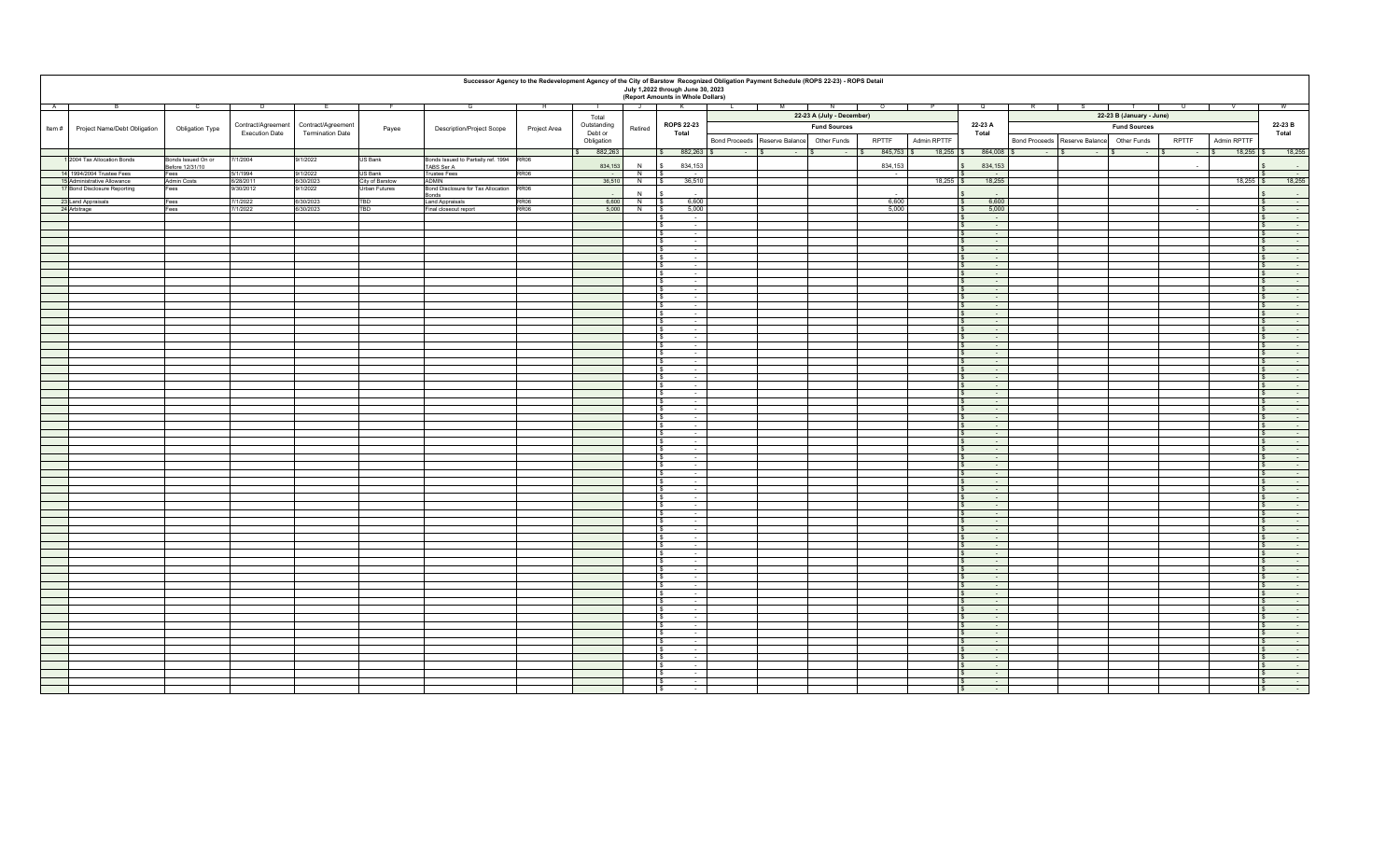**Successor Agency to the Redevelopment Agency of the City of Barstow Recognized Obligation Payment Schedule (ROPS 22-23) - Report of Cash Balances July 1, 2019 through June 30, 2020 (Report Amounts in Whole Dollars)**

| Α | В                                                                                                                                                               | $\mathbf c$                           | D                                    | E.                                                                           | F.                                 | G                         | H               |
|---|-----------------------------------------------------------------------------------------------------------------------------------------------------------------|---------------------------------------|--------------------------------------|------------------------------------------------------------------------------|------------------------------------|---------------------------|-----------------|
|   |                                                                                                                                                                 |                                       |                                      | <b>Fund Sources</b>                                                          |                                    |                           |                 |
|   |                                                                                                                                                                 |                                       | <b>Bond Proceeds</b>                 | <b>Reserve Balance</b>                                                       | <b>Other Funds</b>                 | <b>RPTTF</b>              |                 |
|   | <b>ROPS 19-20 Cash Balances</b><br>$(07/01/19 - 06/30/20)$                                                                                                      | Bonds issued on or<br>before 12/31/10 | Bonds issued on or<br>after 01/01/11 | Prior ROPS RPTTF<br>and Reserve<br>Balances retained for<br>future period(s) | Rent,<br>Grants,<br>Interest, etc. | Non-Admin<br>and<br>Admin | <b>Comments</b> |
|   |                                                                                                                                                                 |                                       |                                      |                                                                              |                                    |                           |                 |
|   | Beginning Available Cash Balance (Actual 07/01/19)<br>RPTTF amount should exclude "A" period distribution amount                                                |                                       |                                      |                                                                              |                                    |                           |                 |
|   | 2 Revenue/Income (Actual 06/30/20)                                                                                                                              |                                       |                                      |                                                                              | 3,326                              | 43,141                    |                 |
|   | RPTTF amount should tie to the ROPS 19-20 total distribution<br>from the County Auditor-Controller                                                              |                                       |                                      |                                                                              |                                    | 1,436,758                 |                 |
|   | 3 Expenditures for ROPS 19-20 Enforceable Obligations<br>(Actual 06/30/20)                                                                                      |                                       |                                      |                                                                              |                                    |                           |                 |
|   |                                                                                                                                                                 |                                       |                                      |                                                                              | 75,651                             | 1,474,622                 |                 |
|   | 4 Retention of Available Cash Balance (Actual 06/30/20)<br>RPTTF amount retained should only include the amounts<br>distributed as reserve for future period(s) |                                       |                                      |                                                                              |                                    |                           |                 |
|   | 5 ROPS 19-20 RPTTF Prior Period Adjustment<br>RPTTF amount should tie to the Agency's ROPS 19-20 PPA<br>form submitted to the CAC                               |                                       |                                      | No entry required                                                            | 1,795                              |                           |                 |
| 6 | Ending Actual Available Cash Balance (06/30/20)<br>C to F = $(1 + 2 - 3 - 4)$ , G = $(1 + 2 - 3 - 4 - 5)$                                                       | -\$                                   | $0$   \$                             | $0$ $\sqrt{5}$<br>$0$   \$                                                   | $(72, 325)$ \$                     | 3,482                     |                 |